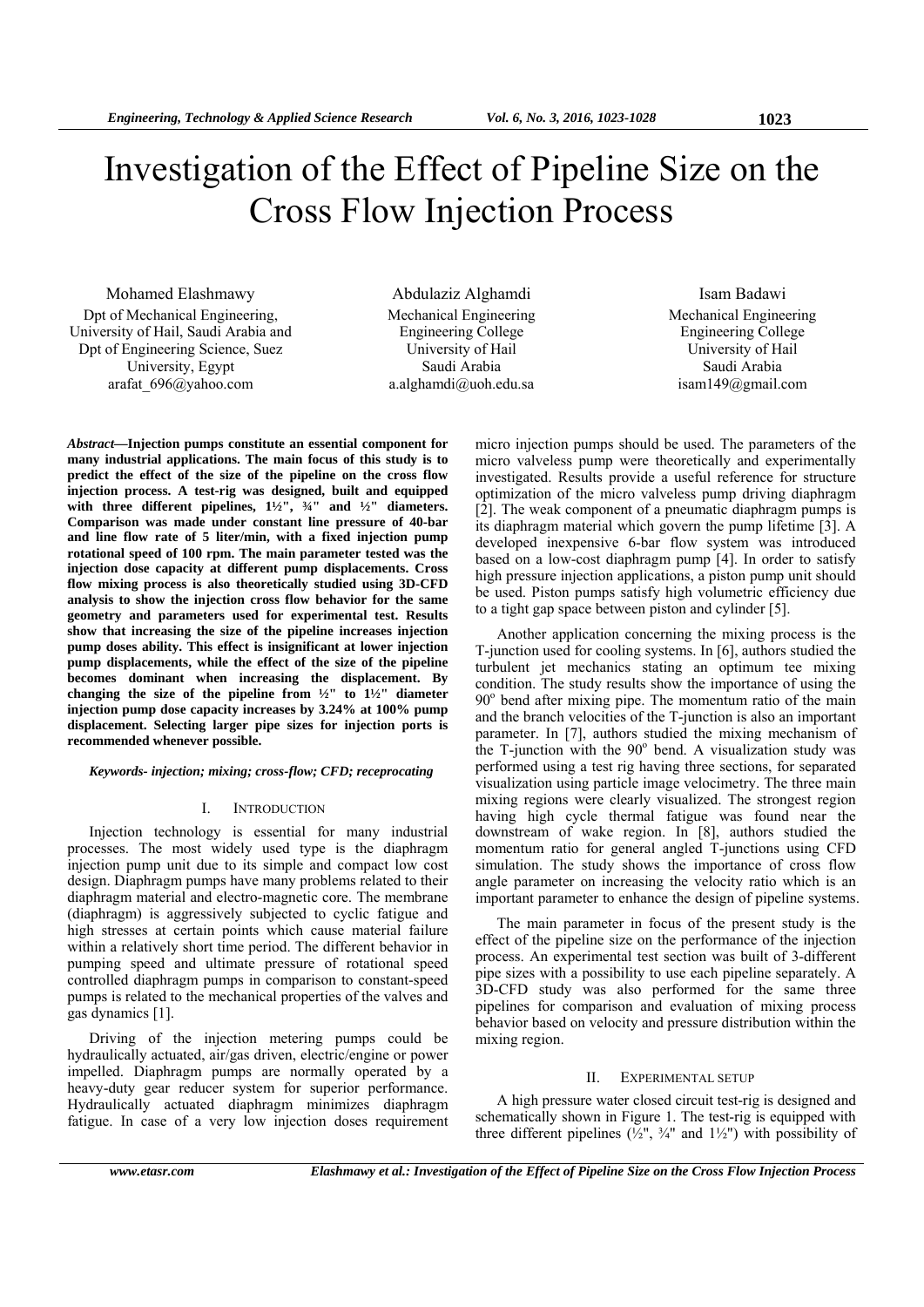operating each pipeline separately. Injection pump used is the variable displacement reciprocating injection pump (VDRIP), App. A steel pipelines according to ANSI schedule 40 are used.



Fig. 1. Schematic diagram of the test-rig.

Each pipeline is operated separately and engaged to the test-rig by means of combination of a high pressure valves. As shown in Figure 1, there are three modes of valves:

Mode I: GV1 valve is closed;

CV1 valve controls the flow in the ½" line.

Mode II: GV1 valve is opened: GV2& CV1 are closed;

CV2 controls the flow in the  $\frac{3}{4}$ " line.

Mode III: GV1 and GV2 valves are opened while CV1 and CV2 are closed;

CV3 controls the flow in the 1½" line.

The injection port of the engaged line is connected to the injection pump (VDRIP) and the other two injection ports are closed using a blind stop. VDRIP is driven using a DC electric motor selected from the available automotive industry market "CHP 12V 42W" [9]. An electronic regulator with an adjustable Pulse Width Modulation (PWM) controller is used to control the speed of the VDRIP which is measured using a LASER rotational speed measuring instrument. An electric 3 phase motor of 7.5 hp with a full speed of 3400 rpm at 60-Hz is used. The motor speed is controlled using a 10 hp, 3-phase frequency inverter adjusted at 26.5 Hz output (1505 rpm, 5 liter/min).

## III. EXPERIMENTAL RESULTS AND DISCUSSION

All experimental measurements were performed at a constant line flow rate (5 liter/min), constant line pressure (40bar), and constant VDRIP rotational speed (100 rpm). Figure 2 shows the effect of the size of the pipeline on the injection capacity for different pump displacements. The difference between  $\frac{1}{2}$ " and  $\frac{3}{4}$ " pipelines show an insignificant effect with a slight enhancement of the injection quantity for the  $\frac{3}{4}$ " pipeline. Increasing the pipe diameter up to  $1\frac{1}{2}$ " enhances the injection capacity by a relatively significant percentage (3.24% relative to  $\frac{1}{2}$ " pipeline size). The effect of the size of the pipeline becomes more significant when increasing the displacement of the injection pump. Increasing

the size of the pipeline enhances the injection percentage by very small quantities for low pump displacements and becomes negligible for very low injection displacement. Significant enhancement occurs at higher displacements and maximizes at 100% pump displacement. Figure 3 shows the effect of the size of the pipeline on the injection fluid power required to drive the injection process. Increasing the size of the pipeline increases the demand of the injection fluid power at the same conditions of 40-bar pressure and 100 rpm rotational speed. This result indicates an enhancement of injection process volumetric efficiency due to increasing the size of the pipeline. Figure 4 illustrates the effect of the size of the pipeline on the injection capacity and injection fluid power at the maximum pump displacement. The maximum increase of the injection capacity as well as injection fluid power (3.24%) is achieved when increasing the line size from  $\frac{1}{2}$ " to  $\frac{1}{2}$ " (A<sub>ini</sub>/A<sub>line</sub> from 0.99 to 6.66) with 100% VDRIP displacement, while this increase is limited to 0.71% when increasing the line size from  $\frac{1}{2}$ " to  $\frac{3}{4}$ "  $(A<sub>ini</sub>/A<sub>line</sub>$  from 0.99 to 3.81) with 100% displacement. This result indicates a significant enhancement of the volumetric efficiency of the VDRIP. Figure 5 shows the effect of the size of the pipeline on the injection capacity and the injection fluid power at 50% of pump displacement. The injection capacity as well as the injection fluid power both are increased by 1.34% when increasing the size from  $\frac{1}{2}$ " to  $\frac{1}{2}$ " (A<sub>inj</sub>/A<sub>line</sub> from 0.99 to 6.66), while this increase is limited to only 0.45% when increasing the size from  $\frac{1}{2}$ " to  $\frac{3}{4}$ " (A<sub>ini</sub>/A<sub>line</sub> from 0.99 to 3.81).



Fig. 2. Effect of the size of the pipeline on injection capacity for different VDRIP displacements.



Fig. 3. Effect of the size of the pipeline on injection fluid power for different VDRIP displacements.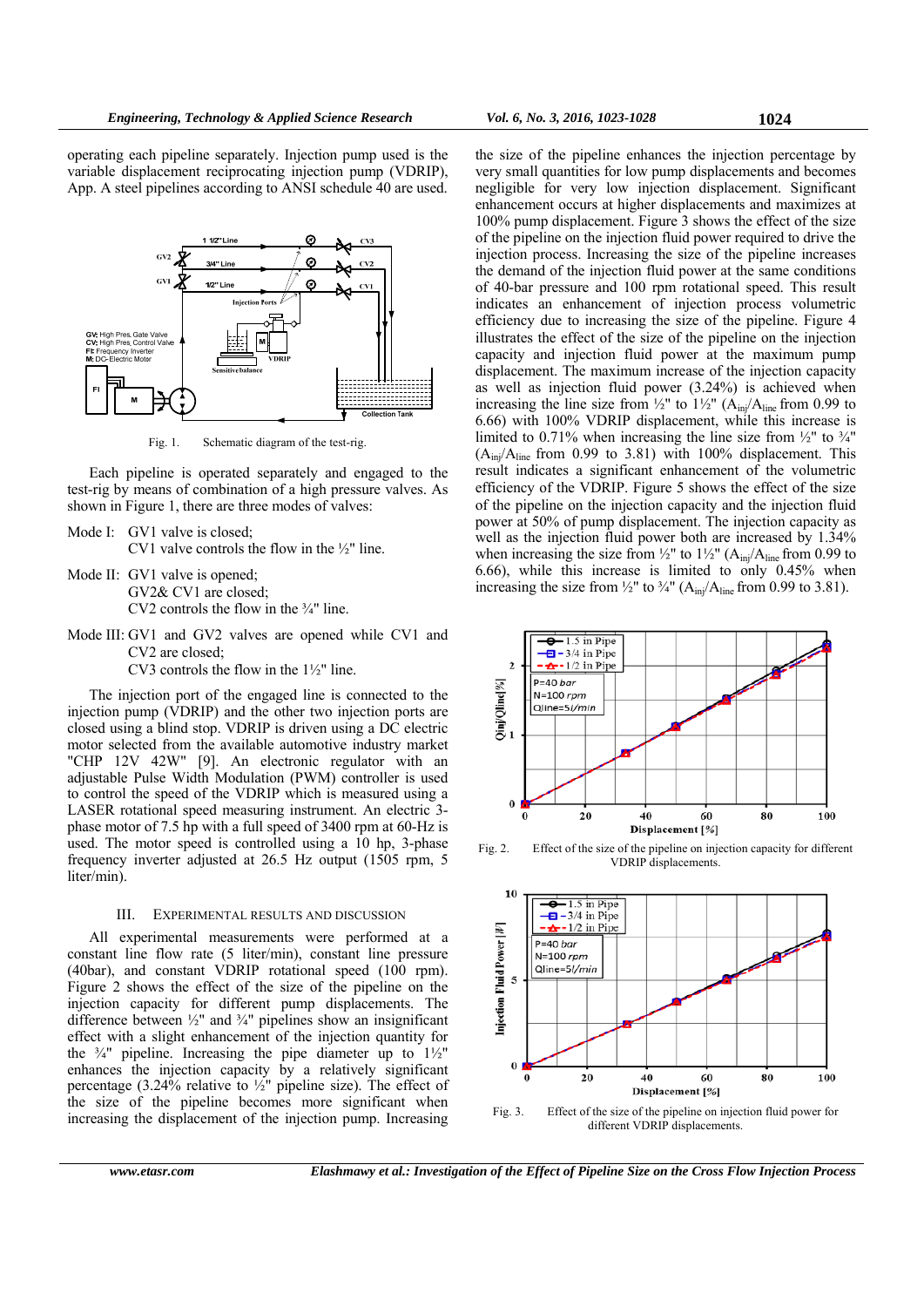

Fig. 4. Effect of the size of the pipeline on the injection capacity and the injection fluid power at 100% VDRIP displacement.



Fig. 5. Effect of the size of the pipeline on the injection capacity and the injection fluid power at 50% VDRIP displacement.

#### IV. 3D-CFD SIMULATION

3D-CFD ANSYS Fluent simulation was performed using the same 3 different pipeline geometries (Figure 6). Because both line and injection streams are of water at the same initial temperatures, the mixing process is assumed to be isothermal. Pipe wall roughness is typically taken as 40 μm for commercial steel pipe material. Line flow is constant (5 liter/min) for all line pipes. Turbulent flow regime is considered using *k-ε* model for the three pipelines  $(\frac{1}{2})^7$ ,  $\frac{3}{4}$ , and  $1\frac{1}{2}$ ) where Reynolds numbers are  $\text{Re}_{\text{D}}$ =8600, 6500, and 3500 respectively. Also, injection flow is turbulent ( $\text{Re}_{d}$ =3570). The 3D-CFD analysis was performed for steady state taking the maximum instant injection flow as constant while in reality it was unsteady due to reciprocating single piston pump operation. The boundary conditions are: inlet mass flow rate  $= 0.08333$  kg/s, injection mass flow rate =  $0.008333$  kg/s, isothermal temperature = 300K, mixture exit pressure  $=$  40bar. The ANSYS Fluent default meshing was used with inflation on the pipe and injection port surfaces, the mesh size was changed and results were compared until results reach stable and symmetry contours. The maximum number of nodes and elements was 124,670 and 386,467 respectively.

Figure 7 shows the effect of the cross flow injection on the velocity distribution within the mixing region along pipe

centerline (x-axis) for the three pipe sizes. Results show that increasing pipe diameter from  $\frac{1}{2}$  to  $\frac{3}{4}$  slightly enhances velocity distribution and the velocity curve tends to be flatter after mixing region. Whoever increasing pipe diameter to 1½" strongly enhances velocity distribution, the velocity curve is almost constant starting from short distance after mixing region. 1½" pipe size satisfies the lowest velocity fluctuations after injection port which indicates best mixing conditions due to lowest wake region compared to  $\frac{1}{2}$ " and  $\frac{3}{4}$ " pipe sizes. Figure 8 shows the effect of the cross flow injection on the static pressure difference distribution within the mixing region along pipe centerline (x-axis) for the three pipe sizes. Increasing pipe diameter from  $\frac{1}{2}$ " to  $\frac{3}{4}$ " slightly enhances pressure difference distribution. Difference between maximum and minimum pressures was achieved at the injection zone and was 55 Pa for  $\frac{1}{2}$ " pipe while reduced to 32 Pa for  $\frac{3}{4}$ " pipe. Whoever using 1½" pipe strongly enhances and reduces the pressure difference to 9.5 Pa. After the injection port (from x=0.03 to 0.2 m), the pressure difference was 50 Pa, 17 Pa, and 0.8 Pa for  $\frac{1}{2}$ ,  $\frac{3}{4}$  and  $\frac{1}{2}$  pipes respectively.  $\frac{1}{2}$  pipe size satisfies the lowest pressure difference required for flow at the lowest disturbance conditions.

Figure 9 shows the stream lines of the three pipe sizes. The lower part of the figure shows separated injection stream lines in order to focus on the behavior of the injection flow streams along the mixing region. The behavior of the stream lines show that the effect of pipe size for  $1\frac{1}{2}$ " pipe injection stream lines is limited in narrow distance after injection port. While for ½" and ¾" pipes takes much longer distance to get fully mixed.

Figure 10 shows the velocity contours of the three pipe sizes. The upper contours show a velocity contours of the x-y plane at the centerline of the pipe  $(z=0)$  which certify the results achieved by stream lines insight. Injection effect of ½" pipe is the strongest one and takes the longest distance before achieving complete mixing conditions. The ¾" pipe takes a slightly shorter distance, whoever 1½" pipe takes a very short distance to get fully mixed. The three lower contours show the velocity contours of the z-x plane at three different distances from centerline (y = r = 0, y  $\approx \frac{1}{3}$  R, and y  $\approx \frac{2}{3}$  R where R denotes the pipe radius). The z-x plane contours show clearly the wake region downstream the injection zone, the largest wake zone is achieved for the  $\frac{1}{2}$ " pipe and then the  $\frac{3}{4}$ " pipe while the lowest wake zone is obtained for the 1½" pipe. The results obtained by CFD analysis are consistent with the results obtained by other researchers, [7-8].



*www.etasr.com Elashmawy et al.: Investigation of the Effect of Pipeline Size on the Cross Flow Injection Process*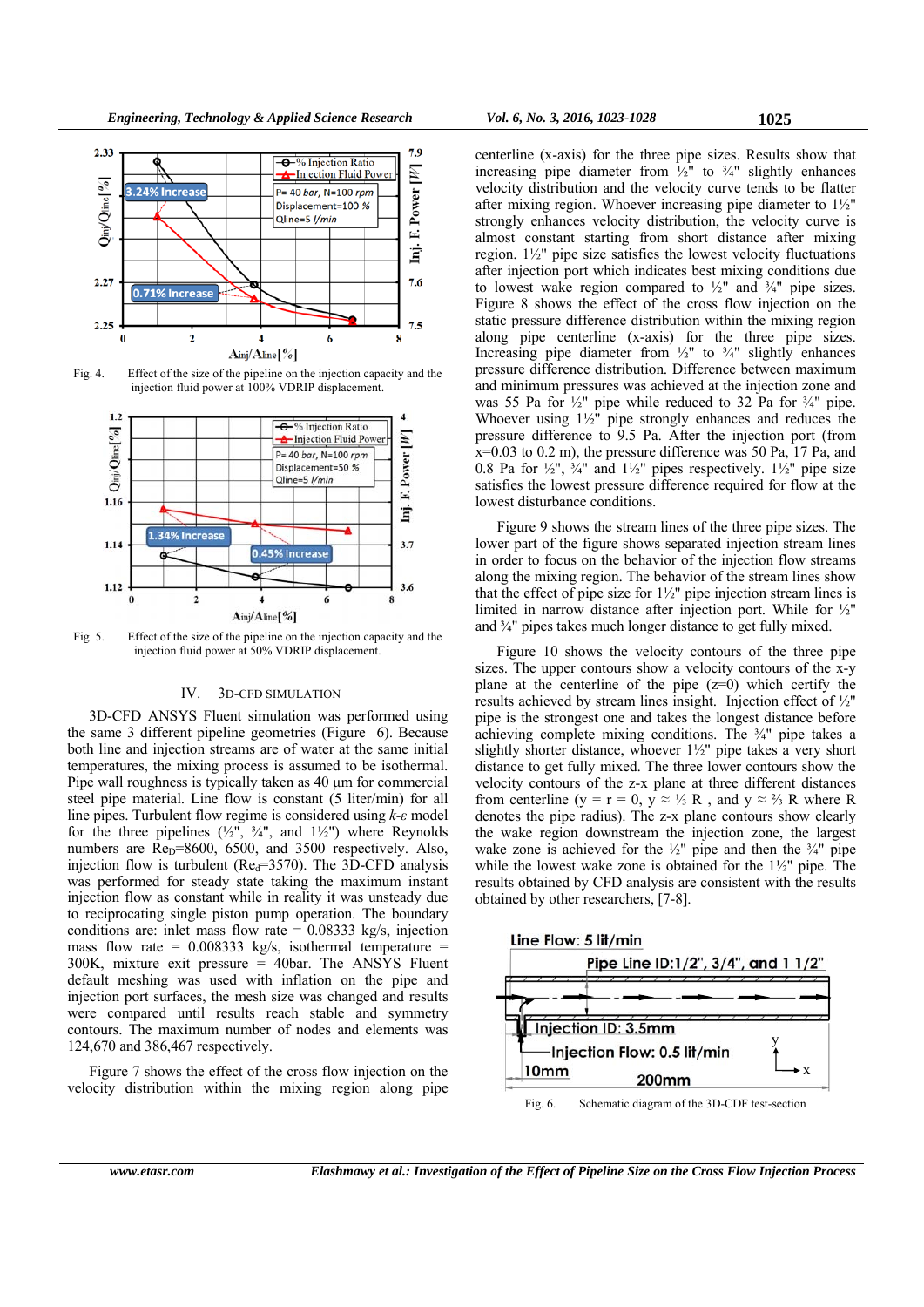

Fig. 9. Stream lines including cross flow injection, 3D-CFD ANSYS Fluent analyses

# V. CONCLUSIONS

Both experimental and theoretical operating conditions were the same. Results are limited to 40 bar line pressure due to safety precautions (1½" pipeline was of welded steel with ANSI schedule 40). The limitation of the pressure has no effect on the comparison results because all measurements and CFD ANSYS Fluent analysis for all lines were operated under the same pressure (40 bar). Moreover constant rotational speed (100 rpm) and constant line flow rate (5 lit/min) are fixed throughout the study. Both experimental and theoretical results show that increasing the line size has positive impact on the performance of the cross flow injection process especially at higher pump displacements with significant increase of pipeline sizes. A maximum injection enhancement of 3.24% is

achieved when increasing the injected pipeline size from ½" to  $1\frac{1}{2}$ ".

The authors recommend designers to choose injection ports at maximum line sizes positions whenever possible.

Further research efforts are also recommended especially for the following parameters:

- expanding the test for higher pressure ranges
- studying the effect of line pressure on the performance of the injection process
- studying the effect of VDRIP displacement on pump volumetric efficiency especially at low displacements to give exact lower displacement limitation for VDRIP.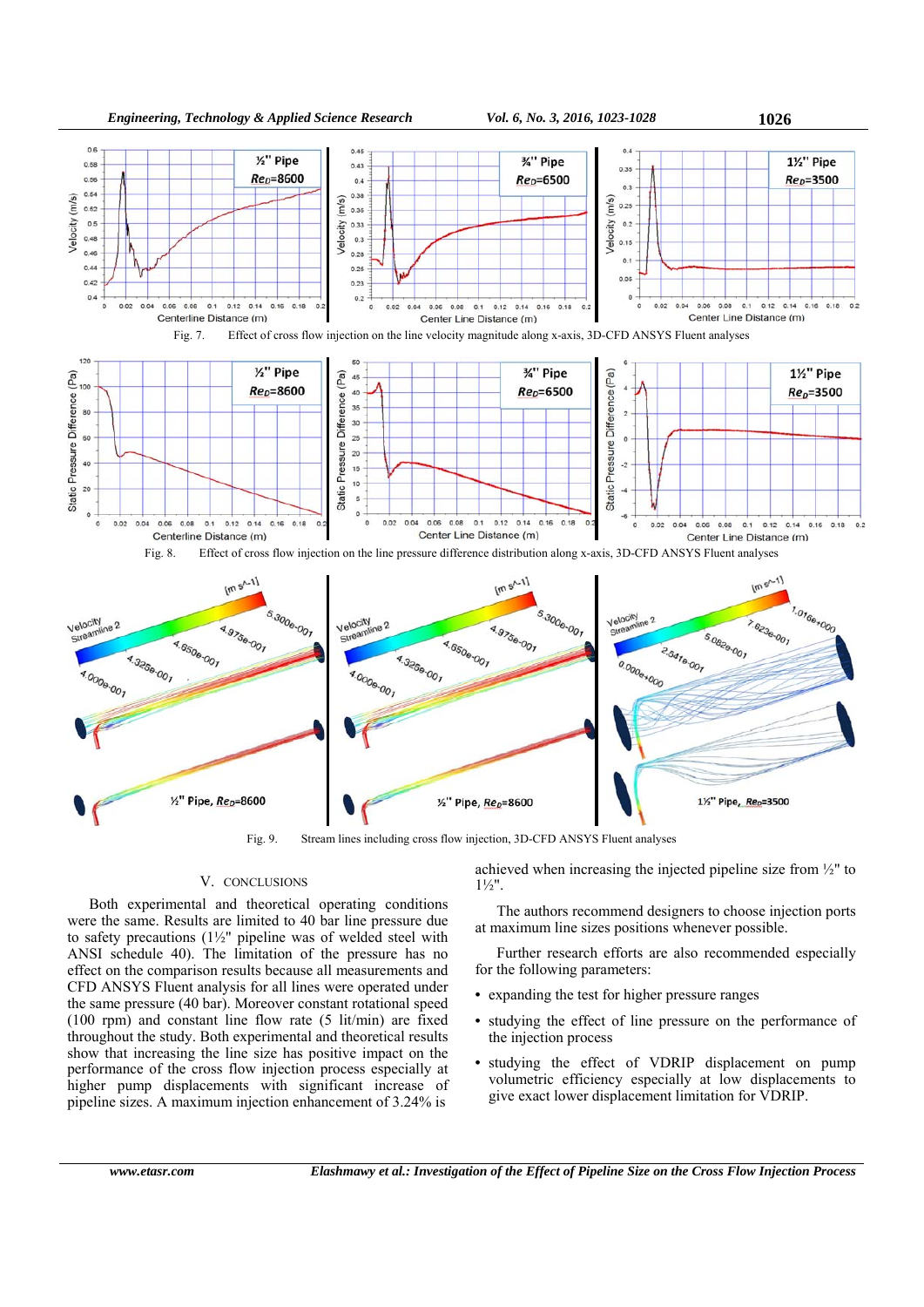![](_page_4_Figure_2.jpeg)

Fig. 10. Velocity contours of the cross flow mixing region for the three pipe sizes, 3D-CFD ANSYS Fluent analyses

#### APPENDIX A- VDRIP DESIGN ASPECTS

Figure 11 shows a schematic diagram of the VDRIP operating principal, the variable displacement is accomplished by means of a simple mechanical controlled stopper facility. The location of the stopper is driven and controlled by a threaded spindle having a hand-wheel attached to its upper end. Controlling displacement is occurred during suction stroke. When the piston reaches the stopper liver it will stop leaving the cam to complete its journey without contacting the piston end. The position where the stopper located will control the suction dose and keep it until the cam hits the piston end again at the start of the delivery stroke and force the dose trapped inside cylinder to be injected to the line. This design requires low rotational speed (satisfied by nature) to avoid serious damages due to cam piston end collisions. Figure 12 shows detailed 3D-CAD design of the VDRIP (*A*) and a photograph of the realized VDRIP (*B*).

![](_page_4_Figure_6.jpeg)

Fig. 11. Schematic diagram of the VDRIP principal.

![](_page_4_Picture_10.jpeg)

Fig. 12. A:3D-CAD of the VDRIP, B: Photograph of the realized VDRIP.

#### ACKNOWLEDGMENT

Acknowledgments to Deanship of Scientific Research, University of Hail, KSA, for funding and supporting this project with code number of "E5-ME, 2014" and making it feasible.

#### **REFERENCES**

- [1] R. Lachenmann, J. Dirscherl, "Advanced performance of small diaphragm vacuum pumps through the use of mechatronics", Applied Physics A-Material Science & Processing, Vol. 78, pp. 671-673, 2004
- [2] X. Hai-bo, F. Xin, Y. Hua-vong, "Effects of structural parameters and rigidity of driving diaphragm on flow characteristics of micro valveless pump", Journal of Zhejiang University SCIENCE, Vol. 4 No. 1, pp. 53- 57, 2003
- [3] A. Kurteev, "Diaphragms for pneumatic pumps, Chemical and Petroleum Engineering", Vol. 47, No. 7-8, pp. 550-556, 2011
- [4] A. Ratka, H. Berndt, "A novel analytical low-cost flow system based on a 0.6 MPa (84 psi) diaphragm pump applied to on-line trace pre-

*Engineering, Technology & Applied Science Research Vol. 6, No. 3, 2016, 1023-1028* **1027**